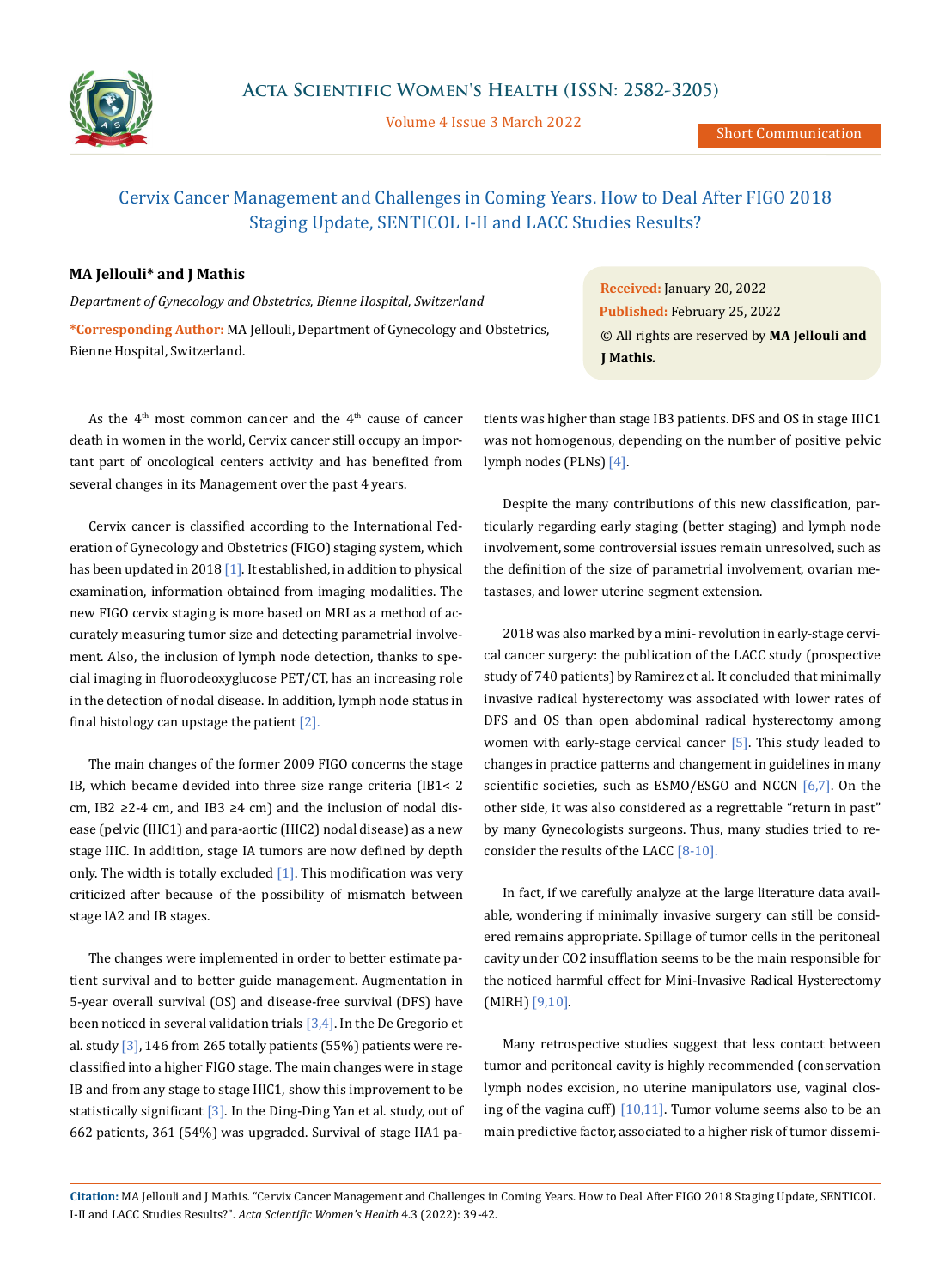nation, especially if the preventative procedures pre-cited are not done [8-10].

 However, according to these studies, minimally invasive surgery remains the technique of choice for the Sentinelle Lymph Node (SLN) mapping procedure in patients who will benefit from Fertility Sparing Surgery (FSS). Other possible indications of this technique are patients with a previous cervical conization requiring an additional radical hysterectomy (RH) and in those with a tumor of less than 2 cm when surgery is scheduled at a reference centers. All these data are still preliminary, as there are no prospective studies yet, and patients should be informed of it. The final decisions belongs, of course, to the patient.

Other big changes in the cervix cancer management was the introduction of SLN technique in the management of the early-stages.

Until the end of 2010 decade, SLN biopsy in early cervical carcinoma remained unclear. The results were equivocal because of differences in the protocols of lymph node mapping protocols (type and number of tracers used, use of lympho-scintigraphy), histopathological analyses (number of sections, use of immunohistochemistry [IHC]). In addition, these studies were not multicenter and the evaluation criteria differed from one center to another.

In 2011, The SENTICOL (Ganglion Sentinelle dans le Cancer du Col) was published. It was a multicentre prospective randomised controlled trial including adults with cervical carcinoma for stage IA1 with lymphovascular space invasion to stage IB1 FIGO 2009 stages (< 4 cm). Technetium-99 lymphoscintigraphy combined with patent blue injection, followed by a laparoscopic lymph node mapping, SLN removal, and lymph node dissection were performed in 139 patients. The main purpose of this study was to evaluate the diagnostic accuracy of a standardized LNS biopsy technique in patients with early cervical cancer. The principal elements analyzed were the sensitivity and Negative Predictive Value (NPV) of SLN biopsy by using histologic examination of a full lymphadenectomy specimen as the reference standard. Describing SLN locations, determination the rate of micrometastases and Isolated Tumor Cells (ITCs) in SLNs and the rate of adverse events related to SLN biopsy were the second line aims. The principle conclusion was that the combined technique for node mapping was associated with high rates of SLN detection and with high sensitivity and NPV for metastasis detection. The only condition for the acceptance of the results

is when SLNs are detected bilaterally [12].

Thus, SENTICOL I confirmed that SLN identification has important advantages including a low rate of false-negative rates. The other advantages are as follows: identification of possible ectopic metastatic SN due to aberrant lymphatic drainage, identification of a limited number of nodes sent for frozen section assessment during surgery and the ability to provide more precise information, such as detection of micrometastases or ITCs. These results helped to establish more adapted recommendations for adjuvant treatment [13,14] and therapeutic algorithms as the MSKCC SLN algorithm [15] (Figure 1).

40



**Figure 1**: The MSKCC SLN algorithm for the treatment of early cervical cancer.

Pelvic Lymphadenectomy Dissection PLND is known to give several intraoperative (haemorrhage, ureteral and nerve lesions), and postoperative complications (lymphocyst or lymphedema). The number of nodes removed is likely to be the cause of these consequences [16]. Another important consideration for carriers of early cervical cancer (mostly young women) is quality of life. For all these problems, a prospective study evaluating early and late complications was mandatory.

The SENTICOL II study was designed as a multicentre prospective randomised controlled trial comparing SN resection alone to SN resection and PLND in early cervical cancer patients in aim to compare the morbidity, quality of life, and 3-year follow-up between women undergoing radical lymphadenectomy and women

**Citation:** MA Jellouli and J Mathis*.* "Cervix Cancer Management and Challenges in Coming Years. How to Deal After FIGO 2018 Staging Update, SENTICOL I-II and LACC Studies Results?". *Acta Scientific Women's Health* 4.3 (2022): 39-42.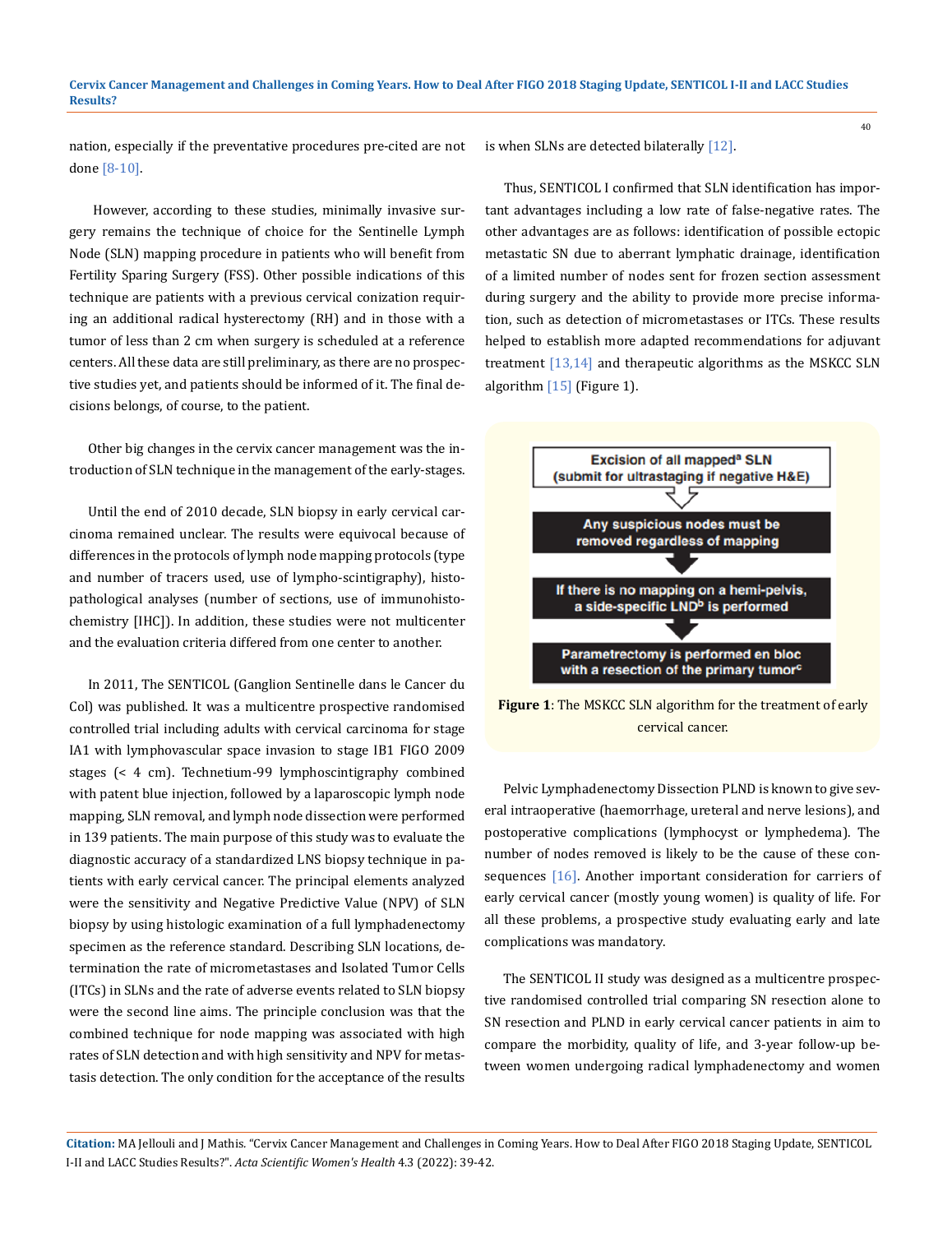who didn't (both groups having negative SLN) [17]. The protocol included a frozen-section evaluation of the SLN and, in the case of negative frozen-section assessment, a randomization between full pelvic lymph node dissection or SLN biopsy only. A total of 206 patients were randomized: 101 patients were allocated to the complete pelvic lymphadenectomy group (arm B) and 105 were assigned to the group "SLN alone" (arm A). No false negative case of the SLN biopsy was identified in arm B. The surgical morbidity related to the lymph node dissection was significantly reduced in arm A: 33 cases (31.4%) versus 52 cases (51.5%) in arm B (P = 0.0046). Major morbidity related to the lymph node dissection was also reduced: 1 case in arm A versus 6 cases in arm B  $(P = 0.06)$ . The analysis of the quality of life (SF36) questionnaires demonstrates that there are significantly lower scores for the arm B group. The analysis of legs lymphedema shows that there is always a difference between the two groups in the values of root and mid-tight perimeters, the arm A group having lower circumferences. Also leg heaviness and leg fatigue are significantly worse in the arm B group. As a conclusion of this prospective study, SLN biopsy alone induced less surgical morbidity, less lymphedema, and better quality of life than full pelvic lymph node dissection. This study leads to the morbidity sparing approach in cervical cancer treatment while omitting the full pelvic lymph node dissection if the SLN are negative.

Recent international guidelines were based on the results of the SENTICOL II study published in 2019 and now recommend performing SLN biopsy in addition to PLND. The lack of prospective evidence on long-term oncologic safety remains the missing element for SLN biopsy to become the Gold standard. Other unresolved issues include the low accuracy of intraoperative assessment of SLN status by frozen section and the impact of micrometastases on prognosis. We hope that the SENTICOLIII prospective randomized clinical trial will answer these questions.

### **Bibliography**

- 1. Miriam Y Salib., *et al*[. "2018 FIGO Staging Classification for](https://pubs.rsna.org/doi/full/10.1148/rg.2020200013)  [Cervical Cancer: Added Benefits of Imaging".](https://pubs.rsna.org/doi/full/10.1148/rg.2020200013) *Radiographics* [40.6 \(2020\): 1807-1822.](https://pubs.rsna.org/doi/full/10.1148/rg.2020200013)
- 2. Gloria Salvo., *et al*[. "Revised 2018 International Federation of](https://pubmed.ncbi.nlm.nih.gov/32241876/)  [Gynecology and Obstetrics \(FIGO\) cervical cancer staging: A](https://pubmed.ncbi.nlm.nih.gov/32241876/)  [review of gaps and questions that remain".](https://pubmed.ncbi.nlm.nih.gov/32241876/) *The International [Journal of Gynecological Cancer](https://pubmed.ncbi.nlm.nih.gov/32241876/)* 30.6 (2020): 873-878.
- 3. Amelie de Gregorioa., *et al*[. "Influence of the New FIGO Clas](https://pubmed.ncbi.nlm.nih.gov/31593942/)[sification for Cervical Cancer on Patient Survival: A Retrospec](https://pubmed.ncbi.nlm.nih.gov/31593942/)[tive Analysis of 265 Histologically Confirmed Cases with FIGO](https://pubmed.ncbi.nlm.nih.gov/31593942/)  Stages IA to IIB". *Oncology* [98 \(2020\): 91-97.](https://pubmed.ncbi.nlm.nih.gov/31593942/)
- 4. Ding-Ding Yan., *et al.* ["Prognostic value of the 2018 FIGO](https://www.ncbi.nlm.nih.gov/pmc/articles/PMC6574868/)  [staging system for cervical cancer patients with surgical risk](https://www.ncbi.nlm.nih.gov/pmc/articles/PMC6574868/)  factors". *[Cancer Management and Research](https://www.ncbi.nlm.nih.gov/pmc/articles/PMC6574868/)* 11 (2019): 5473- [5480.](https://www.ncbi.nlm.nih.gov/pmc/articles/PMC6574868/)
- 5. Ramirez PT., *et al*[. "Minimally invasive versus abdominal radi](https://www.nejm.org/doi/full/10.1056/nejmoa1806395)[cal hysterectomy for cervical cancer".](https://www.nejm.org/doi/full/10.1056/nejmoa1806395) *The New England Journal of Medicine* [379 \(2018\): 1895-1904.](https://www.nejm.org/doi/full/10.1056/nejmoa1806395)
- 6. [ESMO Guidelines Committee. eUpdate-Cervical Cancer Treat](https://www.esmo.org/guidelines/gynaecological-cancers/cervical-cancer/eupdate-cervical-cancer-treatment-recommendations)[ment Recommendations: Management of Local/Locoregional](https://www.esmo.org/guidelines/gynaecological-cancers/cervical-cancer/eupdate-cervical-cancer-treatment-recommendations)  [Disease; Primary Treatment \(Clinical Practice Guidelines\);](https://www.esmo.org/guidelines/gynaecological-cancers/cervical-cancer/eupdate-cervical-cancer-treatment-recommendations)  [European Society for Medical Oncology: Lugano, Switzerland](https://www.esmo.org/guidelines/gynaecological-cancers/cervical-cancer/eupdate-cervical-cancer-treatment-recommendations)  [\(2020\).](https://www.esmo.org/guidelines/gynaecological-cancers/cervical-cancer/eupdate-cervical-cancer-treatment-recommendations)
- 7. NCCN Guidelines Version. Cervical Cancer (2019).
- 8. Kohler C., *et al.* ["Laparoscopic radical hysterectomy with](https://www.pristyncare.com/gp/hysterectomy-laparo-surgery-hyderabad/?utm_source=google&utm_medium=cpc&campaign_id=11044867143&adgroup_id=125656201378&Keyword_Id=kwd-1218415358351&Network=g&Device=c&Matchtype=b&Location=9062134&Keyword=%2Bhysterectomy%20%2Blaparoscopic&Placement=&Ad_Position=&gcl_Id=CjwKCAiAsNKQBhAPEiwAB-I5zViisw4IMRlWL5SCKYBsbrSgQ8zxfWIs7Yl_kNQfqnZx7KzqY3_UmhoCQ9EQAvD_BwE&gclid=CjwKCAiAsNKQBhAPEiwAB-I5zViisw4IMRlWL5SCKYBsbrSgQ8zxfWIs7Yl_kNQfqnZx7KzqY3_UmhoCQ9EQAvD_BwE)  [transvaginal closure of vaginal cuff - a multicenter analysis".](https://www.pristyncare.com/gp/hysterectomy-laparo-surgery-hyderabad/?utm_source=google&utm_medium=cpc&campaign_id=11044867143&adgroup_id=125656201378&Keyword_Id=kwd-1218415358351&Network=g&Device=c&Matchtype=b&Location=9062134&Keyword=%2Bhysterectomy%20%2Blaparoscopic&Placement=&Ad_Position=&gcl_Id=CjwKCAiAsNKQBhAPEiwAB-I5zViisw4IMRlWL5SCKYBsbrSgQ8zxfWIs7Yl_kNQfqnZx7KzqY3_UmhoCQ9EQAvD_BwE&gclid=CjwKCAiAsNKQBhAPEiwAB-I5zViisw4IMRlWL5SCKYBsbrSgQ8zxfWIs7Yl_kNQfqnZx7KzqY3_UmhoCQ9EQAvD_BwE)  *[The International Journal of Gynecological Cancer](https://www.pristyncare.com/gp/hysterectomy-laparo-surgery-hyderabad/?utm_source=google&utm_medium=cpc&campaign_id=11044867143&adgroup_id=125656201378&Keyword_Id=kwd-1218415358351&Network=g&Device=c&Matchtype=b&Location=9062134&Keyword=%2Bhysterectomy%20%2Blaparoscopic&Placement=&Ad_Position=&gcl_Id=CjwKCAiAsNKQBhAPEiwAB-I5zViisw4IMRlWL5SCKYBsbrSgQ8zxfWIs7Yl_kNQfqnZx7KzqY3_UmhoCQ9EQAvD_BwE&gclid=CjwKCAiAsNKQBhAPEiwAB-I5zViisw4IMRlWL5SCKYBsbrSgQ8zxfWIs7Yl_kNQfqnZx7KzqY3_UmhoCQ9EQAvD_BwE)* 29 (2019): [845-850.](https://www.pristyncare.com/gp/hysterectomy-laparo-surgery-hyderabad/?utm_source=google&utm_medium=cpc&campaign_id=11044867143&adgroup_id=125656201378&Keyword_Id=kwd-1218415358351&Network=g&Device=c&Matchtype=b&Location=9062134&Keyword=%2Bhysterectomy%20%2Blaparoscopic&Placement=&Ad_Position=&gcl_Id=CjwKCAiAsNKQBhAPEiwAB-I5zViisw4IMRlWL5SCKYBsbrSgQ8zxfWIs7Yl_kNQfqnZx7KzqY3_UmhoCQ9EQAvD_BwE&gclid=CjwKCAiAsNKQBhAPEiwAB-I5zViisw4IMRlWL5SCKYBsbrSgQ8zxfWIs7Yl_kNQfqnZx7KzqY3_UmhoCQ9EQAvD_BwE)
- 9. Kanao H., *et al.* ["Feasibility and outcome of total laparoscopic](https://pubmed.ncbi.nlm.nih.gov/30887768/)  [radical hysterectomy with no-look no-touch technique for](https://pubmed.ncbi.nlm.nih.gov/30887768/)  FIGO IB1 cervical cancer". *[Journal of Gynecologic Oncology](https://pubmed.ncbi.nlm.nih.gov/30887768/)* 30.3 [\(2019\): 71.](https://pubmed.ncbi.nlm.nih.gov/30887768/)
- 10. Greggi S., *et al.* ["Surgical management of early cervical cancer:](https://pubmed.ncbi.nlm.nih.gov/31989322/)  [When is laparoscopic appropriate?"](https://pubmed.ncbi.nlm.nih.gov/31989322/) *Current Oncology Reports* [22 \(2020\): 7.](https://pubmed.ncbi.nlm.nih.gov/31989322/)
- 11. Zhang SS., *et al.* ["Efficacy of robotic radical hysterectomy for](https://pubmed.ncbi.nlm.nih.gov/30681582/)  [cervical cancer compared with that of open and laparoscopic](https://pubmed.ncbi.nlm.nih.gov/30681582/)  [surgery: A separate meta-analysis of high-quality studies".](https://pubmed.ncbi.nlm.nih.gov/30681582/)  *Medicine* [98 \(2019\): e14171.](https://pubmed.ncbi.nlm.nih.gov/30681582/)
- 12. Fabrice Lécuru., *et al.* ["Bilateral negative sentinel nodes accu](https://pubmed.ncbi.nlm.nih.gov/21444878/)[rately predict absence of lymph node metastasis in early cervi](https://pubmed.ncbi.nlm.nih.gov/21444878/)[cal cancer: results of the SENTICOL study".](https://pubmed.ncbi.nlm.nih.gov/21444878/) *Journal of Clinical Oncology* [29.13 \(2011\): 1686-1691.](https://pubmed.ncbi.nlm.nih.gov/21444878/)
- 13. [Eiriksson L and Covens A. "Sentinel lymph node mapping in](https://pubmed.ncbi.nlm.nih.gov/21917113/)  cervical cancer: the future?" *[BJOG: An International Journal of](https://pubmed.ncbi.nlm.nih.gov/21917113/)  [Obstetrics and Gynaecology](https://pubmed.ncbi.nlm.nih.gov/21917113/)* 119 (2012): 129-133.

41